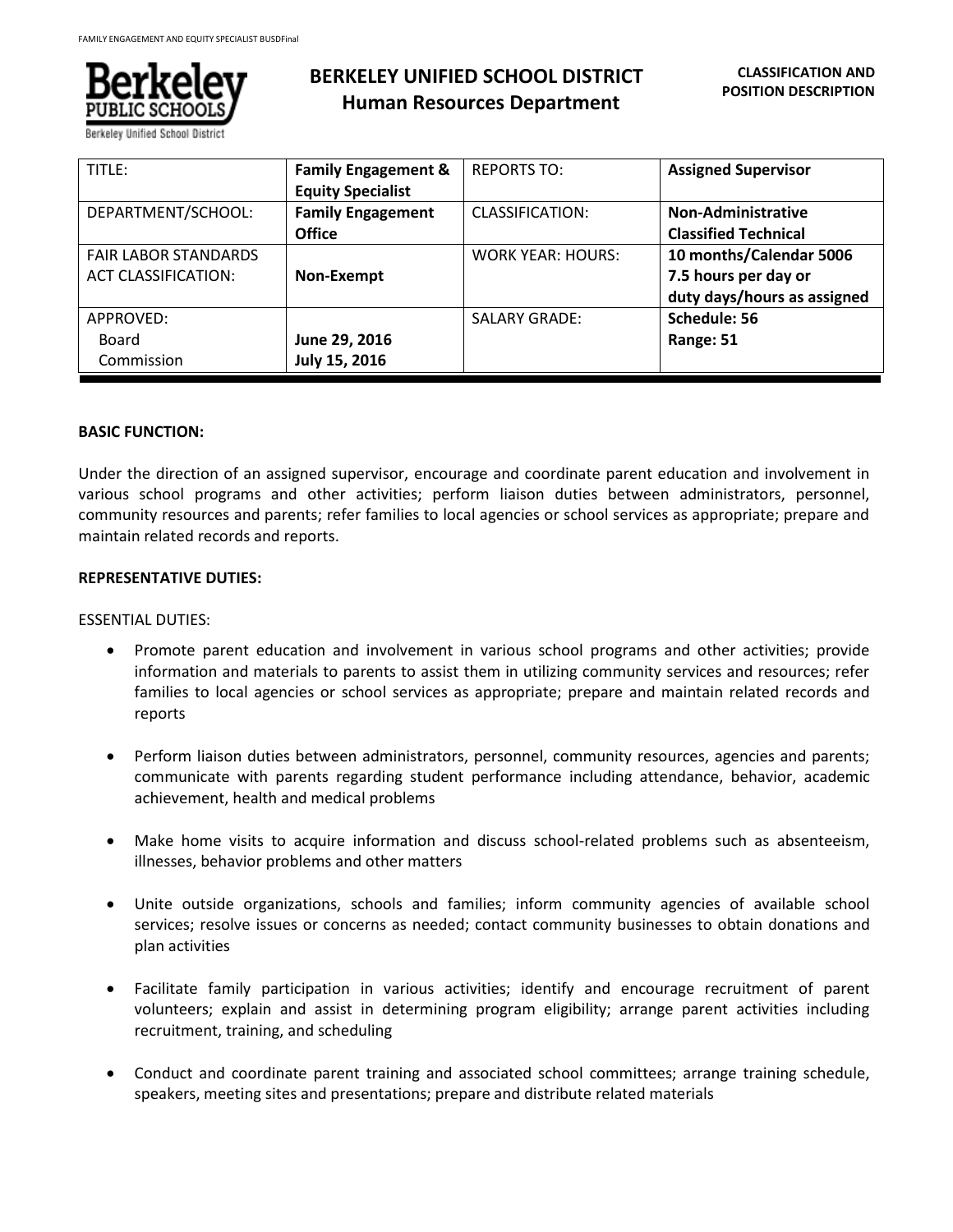- Assist in the formulation of educational goals and objectives utilizing the participation of parents, community members and school personnel
- Represent the assigned organization at a variety of school and community meetings; attend and participate in workshops and conferences as assigned
- Operate a variety of office and classroom equipment including a computer, copier, laminator and telephone; drive a vehicle to conduct work
- Perform a variety of clerical duties including typing, answering telephones, duplicating materials and preparing correspondence; prepare and maintain a variety of records and reports related to program activities
- Inventory, order, receive and distribute materials, supplies and equipment

## OTHER DUTIES: Perform related duties as assigned

# **KNOWLEDGE AND ABILITIES:**

KNOWLEDGE OF: Community resource organizations including various federal, State and local agencies Organizational operations, policies and objectives Record-keeping and report preparation techniques Oral and written communication skills Interpersonal skills using tact, patience and courtesy Telephone techniques and etiquette Policies and objectives of school programs and activities Public speaking techniques Operation of a variety of office and instructional equipment including a computer ABILITY TO: Perform liaison duties between administrators, personnel and parents Plan, organize and implement parent education and involvement activities and programs Communicate effectively both orally and in writing Operate a computer and a variety of office and instructional equipment Learn, apply and explain policies, procedures, rules and regulations Work independently with little direction Establish and maintain cooperative and effective working relationships with others Meet schedules and time lines Prepare and present oral presentations Maintain records and prepare reports Read, interpret and follow rules, regulations, policies and procedures

# **EDUCATION AND EXPERIENCE:**

Any combination equivalent to: graduation from high school and three years' experience working with community service, public relations or related activities